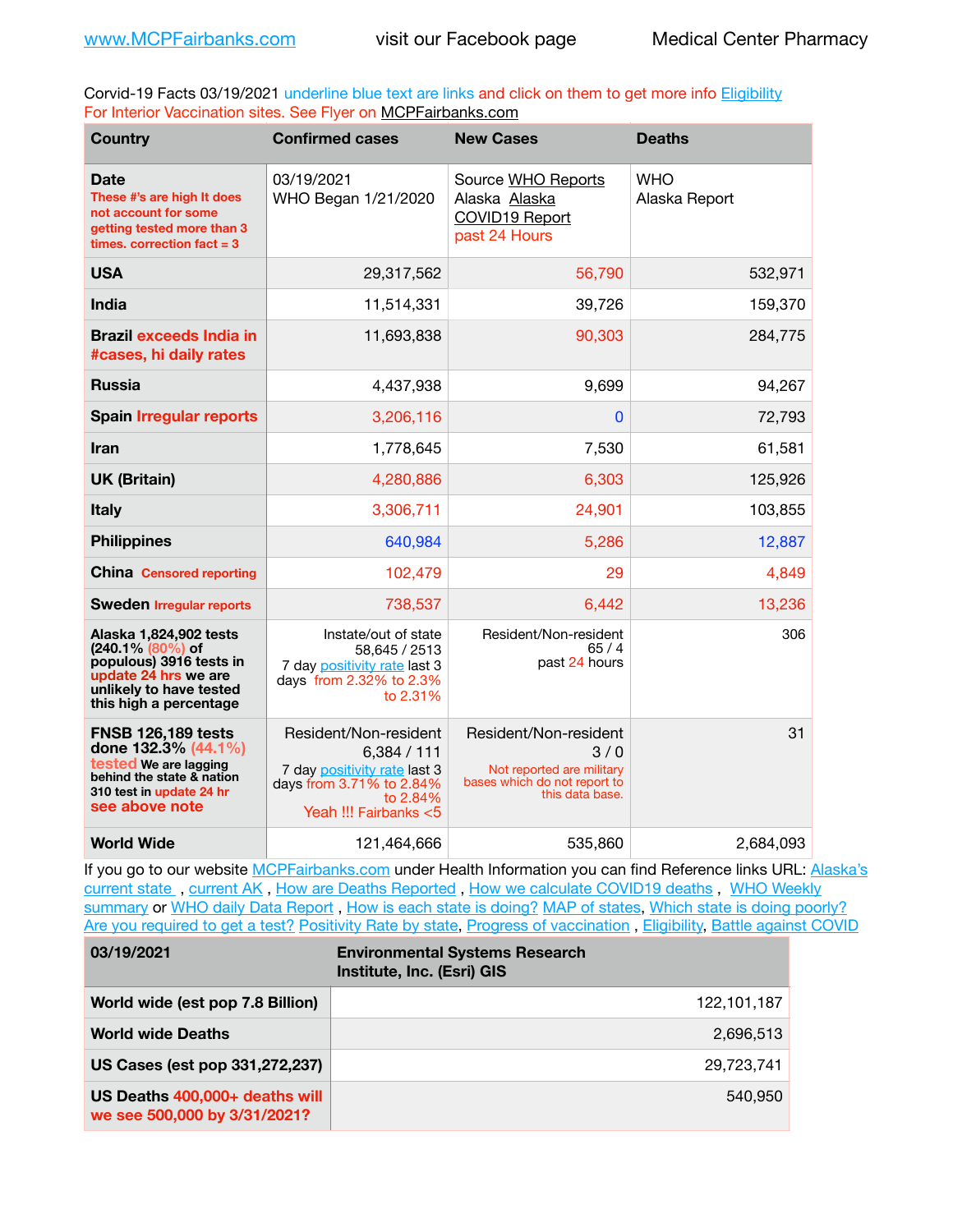Impact of COVID-19 on the US Healthcare system

Estimated US Population 331.3 million 179.6% (59.9%) have been tested (594.7 million)

Estimated 5% of US population will test positive for Covid-19 16.56 million (currently 29.7 Million (8.98%) of population tested positive vs Alaska (7.72%) we have currently tested an est. 594.7 million based on 29.7 mill that have tested positive discount some of these numbers by 67% to account for multiple testing of same person.

If 8% will require hospitalization of the 16.56 million positive cases, we would need 1.325 million beds. Estimated by the American Hospital Association there are 800,000 staffed beds available.

The US has 2.8 hospital beds per 1000 our needs could be 56, China had 4.3, Italy 3.2, South Korea 12.3

| The USNS Mercy and Comfort added         |  |
|------------------------------------------|--|
| Of these estimated to be admitted to ICU |  |
| The US has 16.000 ICU beds               |  |
|                                          |  |

 The Needs 2,000 staffed beds, not ICU 960,000. to ICU beds we have 68,000-85,000 beds

US could need 299,000 beds with ventilators  $\sim$  16,000 ventilators

**Summation:** Estimated needs could be 1.325 million hospitalized beds for just COVID-19 patients alone. If positives represents 5% of test run, then approximately 594.7 million have been tested, we have no idea how many tests have been run or how many multiple tests conducted on the same person, resulting in 29.7 million positive tests run with 540,950 with 1,735 deaths in the past 24 hours, ave 2320/day. In AK, with 58,645 positive cases 7.72% of Alaska, 1,313 hospitalizations, and 306 deaths. Hospitalization rate is 2.24% of those that test positive, Death Rate 0.522% overall or 23.31% of those hospitalized. Those >60 y/o represent 15% of positive cases, yet represent 80% of deaths. 353,774 vaccines given equal approximately 144,644 (19.03%) completed series and 209,130 (27.52%) vaccinated once of population

Normal ICU stay 5-7 days, estimated ICU stay for COVID-19 2-3 weeks and they could tie up a ventilator for that length of time also, helping only 1/3 as many patients.

This is why we need to flatten the curve by social spacing and only essential travel.

Expected Death (these are just estimates based on other countries) if 5% of the US Population (16.56 million) test positive we are now at 29.137 million positive (8.8%) and if

1% die = 165,600 people

2% die = 311,200 people

3% die = 496,800 people

6% die = 993,600 people obviously we have passed the 1.325 million positive cases we are 29.137 million so if 5% of the US population (16.56 million) test positive and 6% of those die = 993,600 deaths if no vaccine, or if 3.09% (511,704) will die, but we are 104.8% of the way there in 52 weeks (1 year).

World wide death rate of positive tests actually 2.21%. The US is at 540,950 1.82% of those actually tested positive, that is 70% lower death rate than when we started in 3/2020 , started at 6%. But we are slipping Death % have gone from 1.67 to 1.82%. There are 7.8 Billion people in the world 331 million live in the US (4.2% of the world's population) 8.98% have tested positive. The US deaths represents 20.06% of the world's death numbers and 24.34% of worldwide confirmed cases.

In comparison to the flu in the US.

CDC Estimates. From 2010 to 2016, the flu-related death rate was between 12,000 and 56,000, with the highest season being 2012 to 2013 and the lowest being 2011 to 2012. Most deaths are caused by complications of the flu, including pneumonia or a secondary bacterial infection of the heart or brain. or 2,000 to 9,333 per year. In 2020 in the US has 19 million cases 180,000 hospitalized and 10,000 (0.052%) have died, typically it is 2% will die, compared to 1.82% with COVID19. 179.6% (US), 240.1% (Alaska), & 132.3% (Fbks) are still too few to protect us from future outbreaks. Experts feel that we need either need people to get infected with the virus and develop antibodies or get vaccinated to create immune antibodies to protect us, that we need >60% of the population to have positive antibody tests and preferably 70-90%, one expert felt they would not feel confident til >85% were positive, to give assurance (herd immunity) in order to go without masks and social distancing. NY City seems to have the highest number at 20%. Testing is so important. Currently we are testing at 47.02 Million tests per month. At this rate to test everyone once it will take 6.98 months or over 0.58 years. To test 3 times it would take 20.93 months or 1.73 years

The [Flu](https://lnks.gd/l/eyJhbGciOiJIUzI1NiJ9.eyJidWxsZXRpbl9saW5rX2lkIjoxMDMsInVyaSI6ImJwMjpjbGljayIsImJ1bGxldGluX2lkIjoiMjAyMTAyMjYuMzYwNDA3NTEiLCJ1cmwiOiJodHRwczovL3d3dy5jZGMuZ292L2ZsdS93ZWVrbHkvb3ZlcnZpZXcuaHRtIn0.ePMA_hsZ-pTnhWSyg1gHvHWYTu2XceVOt0JejxvP1WE/s/500544915/br/98428119752-l) (Influenza kills approximately 1-2% of those infected ([1.6% positivity in Alaska](http://dhss.alaska.gov/dph/Epi/id/SiteAssets/Pages/influenza/trends/Snapshot.pdf) zero deaths for flu), SARS killed 800 people total, COVID19 appears to kill  $1.82\% > 520,000$  of those that test positive (8.93% of US COVID) or 8% less deadly than the flu and seems to be more contagious. (Seems to spread more readily) [Flu](https://lnks.gd/l/eyJhbGciOiJIUzI1NiJ9.eyJidWxsZXRpbl9saW5rX2lkIjoxMDEsInVyaSI6ImJwMjpjbGljayIsImJ1bGxldGluX2lkIjoiMjAyMTAyMjYuMzYwNDA3NTEiLCJ1cmwiOiJodHRwOi8vZGhzcy5hbGFza2EuZ292L2RwaC9FcGkvaWQvUGFnZXMvaW5mbHVlbnphL2ZsdWluZm8uYXNweCJ9.oOe3nt2fww6XpsNhb4FZfmtPfPa-irGaldpkURBJhSo/s/500544915/br/98428119752-l)  [rates dropped from 300 to single digits this year](https://lnks.gd/l/eyJhbGciOiJIUzI1NiJ9.eyJidWxsZXRpbl9saW5rX2lkIjoxMDEsInVyaSI6ImJwMjpjbGljayIsImJ1bGxldGluX2lkIjoiMjAyMTAyMjYuMzYwNDA3NTEiLCJ1cmwiOiJodHRwOi8vZGhzcy5hbGFza2EuZ292L2RwaC9FcGkvaWQvUGFnZXMvaW5mbHVlbnphL2ZsdWluZm8uYXNweCJ9.oOe3nt2fww6XpsNhb4FZfmtPfPa-irGaldpkURBJhSo/s/500544915/br/98428119752-l) note the start of mask wearing impacted flu numbers. Alaska has 58,645 so far, 6384 in Fairbanks or 1 of every 9 of Alaskans, and with 31 of 306 deaths 1 in 10, the first case was transient foreign airline crew member. Interesting, the Source of Alaska's SARS-Cov2 virus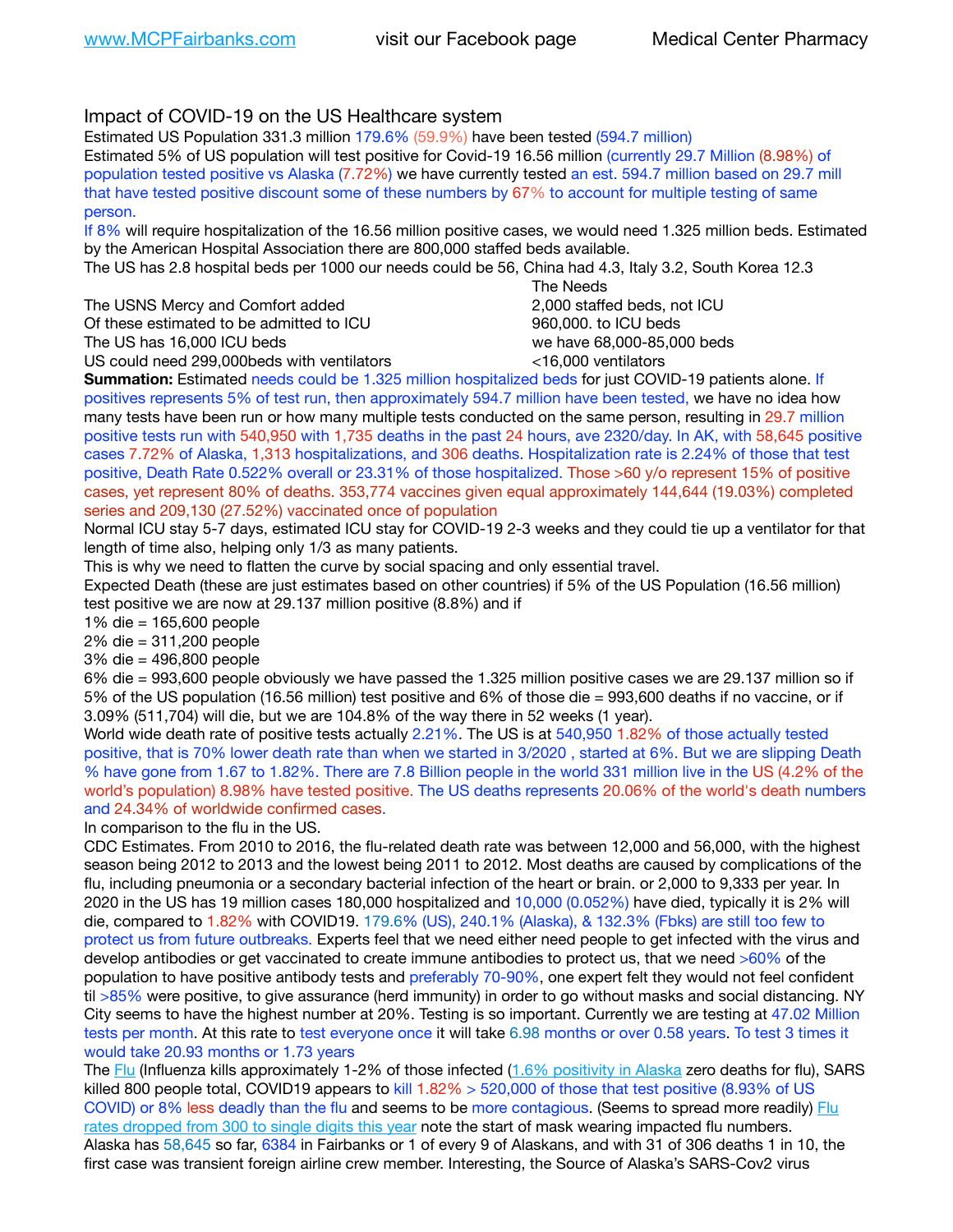originated not from East Asia by travelers or the west coast (Washington where it was first observed) , but came from the east coast of the US, and they were inoculated first from Europe, accordingly from New York's Governor and CDC. Currently 36 Variants known, only 15 of major concern in the US. (Europe's (china's)) Primary, plus an Ohio variant (COH.20G/501Y), and (26) a  $\underline{UK}$  (B.1.1.7), (7) South African (1.351), and (2) Brazil (P.1), we have seen 3, Europe's (China) [variant,](https://www.webmd.com/lung/news/20210318/cdc-who-create-threat-levels-for-covid-variants?ecd=wnl_cvd_031921&ctr=wnl-cvd-031921&mb=kYbf7DsHb7YGjh/1RUkcAW0T6iorImAU1TDZh18RYs0=_Support_titleLink_2) Brazil, UK in Alaska so far.

**Best practice protection** is good personal Hygiene do not touch eyes, nose, mouth, wash hands frequently for at least 20-30 seconds, before you touch your face, and observe personal spacing of 6-18 feet. Remove your shoes in your house, frequently clean surface areas, let the cleaner sit 15-20 sec before wiping off. **We are recommending to wear any kind of mask.**

Drug treatment is being researched, but as yet not been verified, only suggested. Best to isolate those sick and isolate those most susceptible (old and preconditioned with risk factors)

**Risk factors:** Cardiovascular disease (56.6%), Obesity (41.7%), Diabetes (33.8%), age >60, respiratory problems, especially smokers or those who vape, High Blood Pressure

If you have been exposed self isolate for 2-4 weeks

One episode in China, a man tested negative for 27 days before showing symptoms. So Isolation may want to be considered up to 4 weeks not just 10-14 days.

Italy 1 in 10 positive cases admitted to ICU due to Hypoxic failure requiring mechanical ventilation. In NY it was 1 in 7 that required hospitalization, of the 5700 hospitalized 2634 were discharged (79% (2081)) or added (21%(553)), 9 in 10 put on a ventilator died.

Public policy development and education is important. **How Long does Covid-19 stay on objects** Air (droplets in air, sneeze/cough) up to 3 hours Copper 4 hrs 9.04 hrs (Influenza virus 1.82 Hrs)

> 11 hours 24 hrs

| skin (SARS-COV2)          |
|---------------------------|
| droplets on skin (sneeze) |
| Cardboard (Amazon Box)    |



Viral RNA lgG **Tral Antine** Days Since Onset of Symptoms

Updated graph numbers.

Plastic surfaces/Stainless Steel 72 hours

Project outward

| i ivicul vulwaiu               |                        |  |
|--------------------------------|------------------------|--|
| Exhalation can spray           | $1.5$ m $(4.9$ ft)     |  |
| spittle (droplets)             |                        |  |
| Coughing                       | $2 \text{ m}$ (6.6 ft) |  |
| Sneeze                         | 6 m (19.7 ft)          |  |
| Development of immune response |                        |  |

Early viral testing tests to see if you currently have the virus.

Later antibody testing tells us if you have been exposed and survived. But does not tells us if you have immunities to the virus. We will need to have both tests done in order to open the community..

Viral Antigen and Viral RNA tells us you have the disease and can spread the disease and can or are currently sick. IgM (short term) and IgG (long term antibodies) tells us you have experienced the virus or had the vaccine, and got over it. You may be resistant if your [antibody levels](https://www.cdc.gov/coronavirus/2019-ncov/lab/resources/antibody-tests.html) are high enough. [Current](https://l.facebook.com/l.php?u=https://www.itv.com/news/2020-10-26/covid-19-antibody-levels-reduce-over-time-study-finds?fbclid=IwAR3Dapzh1qIH1EIOdUQI2y8THf7jfA4KBCaJz8Qg-8xe1YsrR4nsAHDIXSY&h=AT30nut8pkqp0heVuz5W2rT2WFFm-2Ab52BsJxZZCNlGsX58IpPkuVEPULbIUV_M16MAukx1Kwb657DPXxsgDN1rpOQ4gqBtQsmVYiWpnHPJo2RQsU6CPMd14lgLnQnFWxfVi6zvmw&__tn__=-UK-R&c%5B0%5D=AT1GaRAfR_nGAyqcn7TI1-PpvqOqEKXHnz6TDWvRStMnOSH7boQDvTiwTOc6VId9UES6LKiOmm2m88wKCoolkJyOFvakt2Z1Mw8toYWGGoWW23r0MNVBl7cYJXB_UOvGklNHaNnaNr1_S7NhT3BSykNOBg) View of [antibodies/immunity](https://www.livescience.com/antibodies.html)[.](https://www.itv.com/news/2020-10-26/covid-19-antibody-levels-reduce-over-time-study-finds) We have tested currently 240.1% (80%) of the Alaskan population and over little over 179.6% (59.9%) of the US population, discount these numbers by 67% to reflect multiple testing of the same person. To be safe, we need at least 25% to see if we are making progress,  $60\%$  to [barely qualify](https://www.nature.com/articles/d41586-020-02948-4) to be safe, and [70-90%](https://www.mayoclinic.org/herd-immunity-and-coronavirus/art-20486808) to be assured we will not see a second wave of sickness. Some experts will [not feel safe til we are at 85%](https://www.bannerhealth.com/healthcareblog/teach-me/what-is-herd-immunity).

Three types of clinical laboratory COVID-19 or SARS-CoV-2 tests are being developed:

Molecular Gene sequencing (current method), Viral antigen (testing parts of the virus), Host antibody tests (serology). They detect the virus in different ways.

Mask & [Mask Usage:](https://www.nationalgeographic.com/history/2020/03/how-cities-flattened-curve-1918-spanish-flu-pandemic-coronavirus/) N95 filter out 95% of the particles in the air 3 microns in size or larger.

Mold sizes are about 10-12 microns in size. Bacteria are larger, so is dust

Gas molecules and viruses are smaller. PM2.5 are 2.5 microns in size.

**Viruses** can be 1 micron in size, 0.3 micron in size, or 0.1 microns in size, so they **will pass right through**. **We recommend wearing any mask, the mask may provide up to 5 times the protection** ver **wearing no mask at**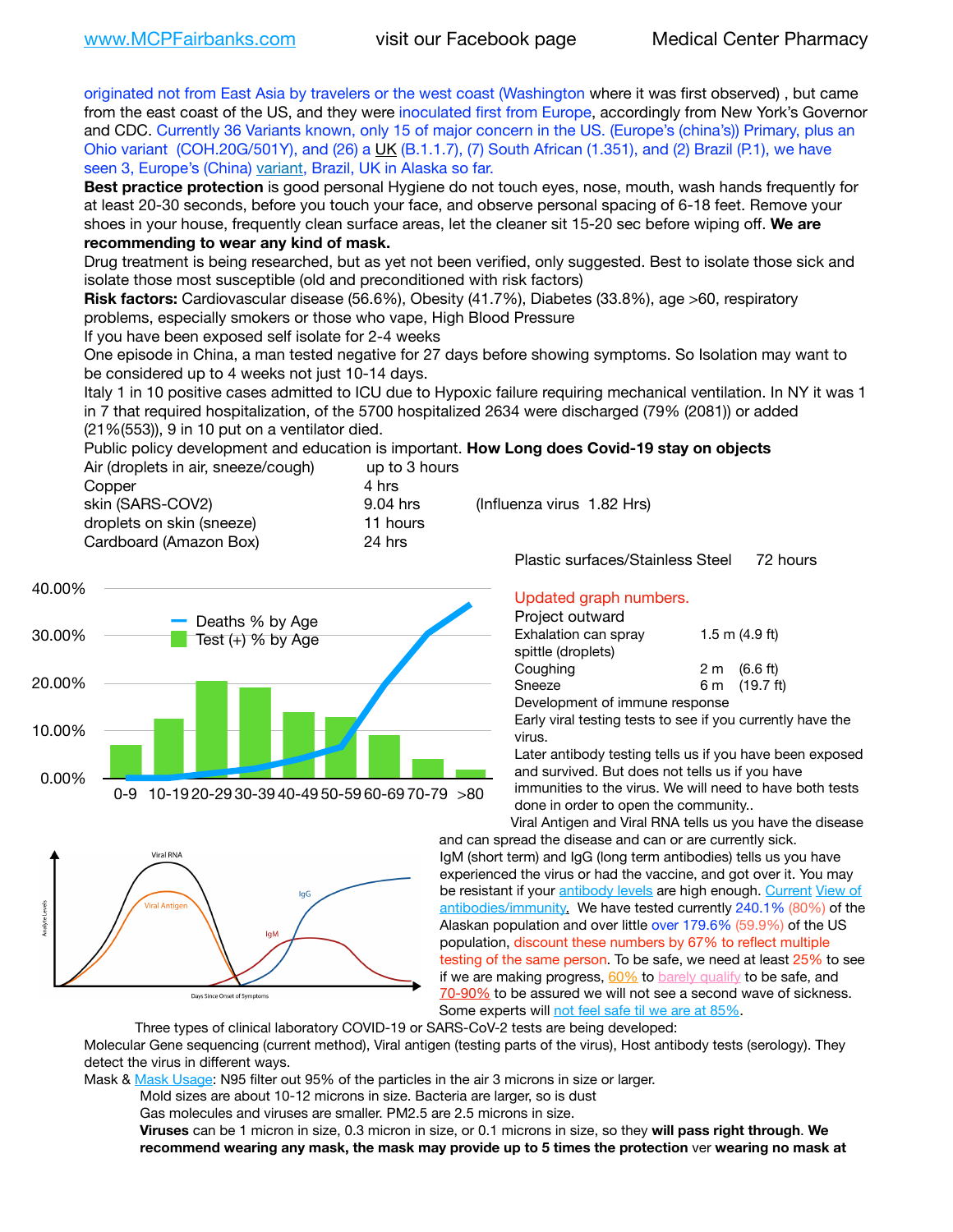**all**. It still **does not protect** the wearer from contracting the infection, it **can inhibit** the spreading, something is **better than nothing at all**.

**Remember there is a clean side ( the side towards you) and a dirty side,** the side to the contaminated air is dirty. If you are COVID positive then this is reversed. When handling the mask, do not touch the dirty side and then touch your face, Wash properly your hands first after touching the dirty side before touching your face. If you are infected the dirty side is the inside surface of the mask. Wash your homemade mask in hot water wash >133F (for at least 10 minutes) and rinse to sanitize with high heat >133F Plus and a weak bleach or peroxide (not Both) the mask. Daily if possible. If you are a frontline health care provider with a homemade fabric mask 2 hours. Do not touch the dirty side.

**Alcohol solutions** should be 60-80% alcohol **70%** is optimal. **Keep wet and rub 30 seconds**, or Happy Birthday song sung 3 times. **Hydrogen peroxide diluted to 2%** or 4 teaspoonful per quart of water (20ml per 946ml) Bleach the same ratio **Vinegar and ammonia are good cleaning agents, but not disinfectants**. **Do not mix** any of these agents together, toxic fumes can result. **Disinfectants, in order to be effective**, should remain on the applied surface, to be cleaned moist **(wet) for 30 seconds to 4 minutes** depending on material. Caution may dissolve glue or adhesives or bleach and discolor items, check with manufacturers. Do not let it get inside electronic devices. UV (10 minutes), [UV light](http://www.docreviews.me/best-uv-boxes-2020/?fbclid=IwAR3bvFtXB48OoBBSvYvTEnKuHNPbipxM6jUo82QUSw9wckxjC7wwRZWabGw) only kills where it can see.

### **Myths**

Taking hot baths, using colloidal silver, eating garlic soup, gargling with bleach are not proven to be effective. We have already seen using chloroquine taking the wrong form in the wrong dose can be fatal, one death and one critically injured. (see Arizona couple after listening to the president)

**We have heard of all kinds of cures.** To date there is no curative or preventative treatments, only supportive therapy. At this point there is **no proof** that Quinine, zinc, Hydroxychloroquine, Chloroquine, or Vitamin C works. As they say wives-tale at best, irresponsible reporting most likely. We have seen no information that they work, ineffective dosing issues, over-dosing issues, permanently killing the senses of smell or taste, inappropriate usage, cardiac arrhythmias, and death from the usage of these agents have been reported.

The virus may die out with heat of summer, or cold weather, this is a myth, There are a couple of studies at show the virus can withstand 98F. We know the body tries to use up to 104F to potentiate our immune system, to kill viruses. Taking NSAID, Aspirin, Ach-Inhibitors, Arb's and you get the COVID-19 infection are not contraindicated and no clinical evidence that says you should stop any of these classes of medications. It would be misguided and ill advised if you did so In other words, Unless your doctor makes changes, keep taking your medications unless told to do otherwise.

As of 12/21/20, DHSS is aware of 11 reports regarding possible allergic reactions from Alaska's hospitals to CDC: Bartlett Regional Hospital (8), Providence Alaska (2) and Fairbanks Memorial Hospital (1). Two were identified as anaphylaxis and one of those resulted in hospitalization for ongoing monitoring. In the other three cases, symptoms were mild and not considered anaphylaxis. Symptoms have resolved in all cases and the hospitalized patient has been discharged and is doing well. The CDC said there appears to be no obvious geographic clustering of these reactions, nor was a specific production lot involved. People who experience anaphylaxis after the first dose should not receive a second dose, according to CDC recommendations.

### Magnitude of Death Comparison

| <b>Conflict</b>                                       | <b>Combat Death</b> | Past 24 hours |
|-------------------------------------------------------|---------------------|---------------|
| <b>Revolutionary War</b>                              | 8,000               |               |
| <b>Civil War</b>                                      | 214,938             |               |
| <b>World War I</b>                                    | 53,402              |               |
| <b>World War II</b>                                   | 291,557             |               |
| <b>Korean Conflict</b>                                | 33,686              |               |
| Vietnam                                               | 47,424              |               |
| <b>Gulf War</b>                                       | 149                 |               |
| Afghanistan                                           | 1,833               |               |
| Iraq                                                  | 3,836               |               |
| <b>1918 Flu</b>                                       | 675,000             |               |
| 9/11 deaths                                           | 2,977               |               |
| <b>COVID19 deaths from</b><br>1/20/2020 to 03/19/2021 | 540,950             | 1,735         |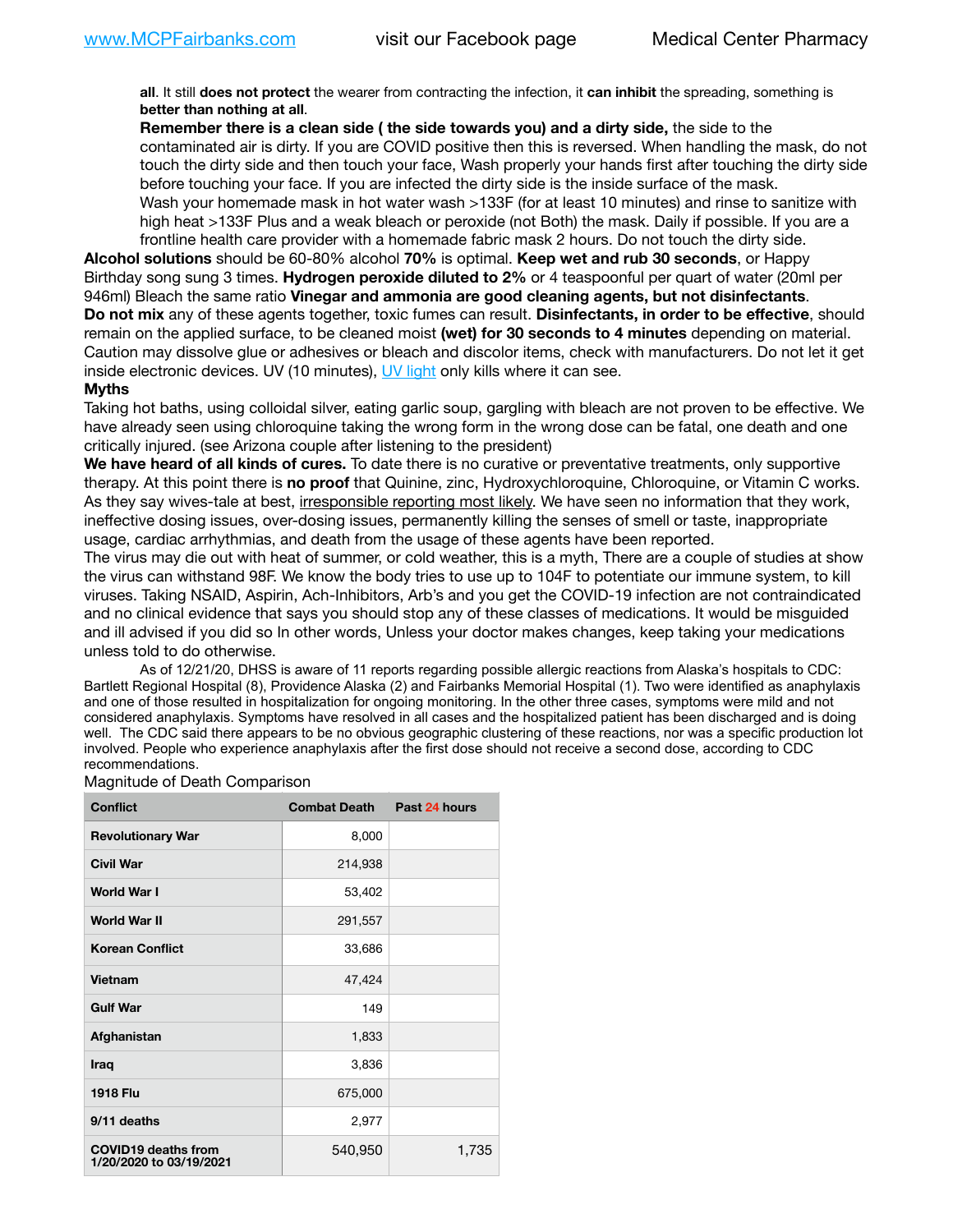Check our website [www.MCPFairbanks.com](http://www.MCPFairbanks.com) for the 13 testing sites in the interior of Alaska.

| Group                         | Alaska COVID19 Vaccine plan 12/30/2020<br>update as of 03/19/2021 Eligibility                                                                                                                                                                                                                                                                                                                                                                                                                                                                                                                                                                                                                                                                                                                                                                                                                                                 | Who can get the<br>vaccines?<br><b>Availability</b>                                                                                                     |
|-------------------------------|-------------------------------------------------------------------------------------------------------------------------------------------------------------------------------------------------------------------------------------------------------------------------------------------------------------------------------------------------------------------------------------------------------------------------------------------------------------------------------------------------------------------------------------------------------------------------------------------------------------------------------------------------------------------------------------------------------------------------------------------------------------------------------------------------------------------------------------------------------------------------------------------------------------------------------|---------------------------------------------------------------------------------------------------------------------------------------------------------|
|                               | Who is in this group                                                                                                                                                                                                                                                                                                                                                                                                                                                                                                                                                                                                                                                                                                                                                                                                                                                                                                          |                                                                                                                                                         |
| Phase 1a Tier 1               | Long Term care Facility - Staff & Residents<br>Skilled care, Assisted living,<br>Intermediate care with developmental disabilities,<br>Residential Care facilities,<br>State Veterans Homes.<br>Front Line Hospital and Health care workers, beside personal, High Risk jobs (examples ICU, ER,<br>Surgery, Physicans/prescribers, COVID units, Respiratory/OT/PT/ST Therapists, Lab Techs,<br>Facility Security, House Keeping (Environmental services), Dietary)                                                                                                                                                                                                                                                                                                                                                                                                                                                            | Now, limited audience                                                                                                                                   |
| Phase 1a Tier 2               | Front Line EMS Fire Service providing medical services, Vaccine providers, (That<br>their services are critical), Air and Ground EMS, Community health aides,<br>Practitioners. Health care workers providing vaccines                                                                                                                                                                                                                                                                                                                                                                                                                                                                                                                                                                                                                                                                                                        | Now, limited audience                                                                                                                                   |
| Phase 1a Tier 3               | Starting 1/4/2021<br>Healthcare workers who have contact with residents >65 y/o and provide regular healthcare<br>services that can not be postponed without impacting short or long term outcomes, or cannot be<br>provided remotely (Not regular populous yet), direct patient contact, in contact with infectious<br>materials,                                                                                                                                                                                                                                                                                                                                                                                                                                                                                                                                                                                            | Starting 1/4/2021                                                                                                                                       |
| Phase 1a Tier 4               | Health care workers providing COVID19 vaccines to phase 1 populations                                                                                                                                                                                                                                                                                                                                                                                                                                                                                                                                                                                                                                                                                                                                                                                                                                                         | <b>TBA</b>                                                                                                                                              |
| Phase 1b Tier 1<br>Now active | Age > 65 (General Public) register http://covidvax.alaska.gov/ or call 1-907-646-3322<br>(many Appts have been filled within 24 hrs of initial opening, be patient for future<br>appointments, pending vaccine availability)                                                                                                                                                                                                                                                                                                                                                                                                                                                                                                                                                                                                                                                                                                  | Opened 1/6/21<br>sign up on line or call<br>1-907-646-3322                                                                                              |
| Phase 1b Tier 2<br>Now active | People that are >50 y/o that have at least 1 high risk disease. such as BMI >30. Front Line<br>Essential $>50$ y/o who's duties are performed with the public/co-workers $<$ 6 feet apart.<br>Emergency responders(troopers, firefighters, Office of children Services staff, Public health<br>workers, teachers preK-12, and all support staff, childcare workers and staff, indigenous<br>language and culture educators, food and seafood workers, grocery store employees, public<br>transit, essential air services, rural cab services, US Postal workers, mail planes, Utility & power<br>(rural), Water and Waste water (Rural), Congregate living settings, acute psychiatric, correctional,<br>group homes, homeless shelters, substance abuse shelters, transitional living homes. Pandemic<br>response staff who have come in contact with SARS-COV2 patients. If you assist someone to an<br>appointment >65 y/o | Beginning 2/11/2021 Now<br>taking and scheduling<br>appointments. Register<br>http://covidvax.alaska.gov/<br>or for help you can call<br>1-907-646-3322 |
| Phase 1b Tier 3<br>TBA        | ages 55-64 y/o,<br>>16 y/o living in <b>unserved (roadless non-urban)</b> (lack water and sewer services) communities<br>See 1b Tier 2: Frontline essential workers 16-50 with >2 High risk health conditions working < 6<br>feet with public or co-workers,<br>Pre-K-12 staff, All childcare and support staff, indigenous language and culture<br>First responders, Office of children services, grocery store workers, Public transit, US Postal<br>workers, Utility workers, water and waste water workers.                                                                                                                                                                                                                                                                                                                                                                                                               | effective now 3/4/21                                                                                                                                    |
| Phase 1b Tier 4               | Age $>$ 50 y/o with 2 or more risk factors<br>See Tier 1, 2, & 3 : Frontline workers 16-50 y/o not in Tier 1-3                                                                                                                                                                                                                                                                                                                                                                                                                                                                                                                                                                                                                                                                                                                                                                                                                | in effect now 3/4/21                                                                                                                                    |
| Phase 1c                      | Ages >55 y/o, 16-64 with High Risk Medical Conditions or you drive such a<br>person to get vaccinated, work in Cybersecurity, Infra-structure security,<br>multi-generational households, any age driver/care provider for those > 55<br>y/o currently getting a vaccine, other essential workers to be defined                                                                                                                                                                                                                                                                                                                                                                                                                                                                                                                                                                                                               | Effective now 3/4/21                                                                                                                                    |
| Phase 2 (now in<br>effect)    | General population $> 16$ y/o<br>Vaccinations via pharmacies, Doctor's offices, Clinics Public Health sites (Mobile<br>clinics, Federally Qualified Health Centers, Public Health Clinics, Other clinics                                                                                                                                                                                                                                                                                                                                                                                                                                                                                                                                                                                                                                                                                                                      | CURRENT 3/9/21 contingent on<br>vaccine availability                                                                                                    |
| Phase 3                       | Provide Vaccination services to the rest of the population, with equal access.<br>Monitor coverage, to critical populations improve delivery to low vaccine areas<br>Monitor cold chain supply transfers to minimize wastage.                                                                                                                                                                                                                                                                                                                                                                                                                                                                                                                                                                                                                                                                                                 | TBA                                                                                                                                                     |

# Many Alaskans live with underlying health concerns

You can not change your age but you can affect change with other risk factors. Nov. 17, 2020 for more information check out [Alaska DHSS Insights](http://dhss.alaska.gov/dph/Epi/id/Pages/COVID-19/blog/20201117.aspx)

Epidemiologists within the Section of Chronic Disease Prevention and Health Promotion analyzed reports from about 8,500 randomly-selected Alaska adults who participated in the annual [Behavioral Risk Factor Surveillance System \(BRFSS\)](http://dhss.alaska.gov/dph/Chronic/Pages/brfss/default.aspx) telephone survey between 2016 and 2018.

About 67% of Alaska adults — two out of three — have at least one of the following ongoing health concerns that have been shown to increase chances for serious illness from COVID-19:

• 46% of Alaska adults are current or former smokers